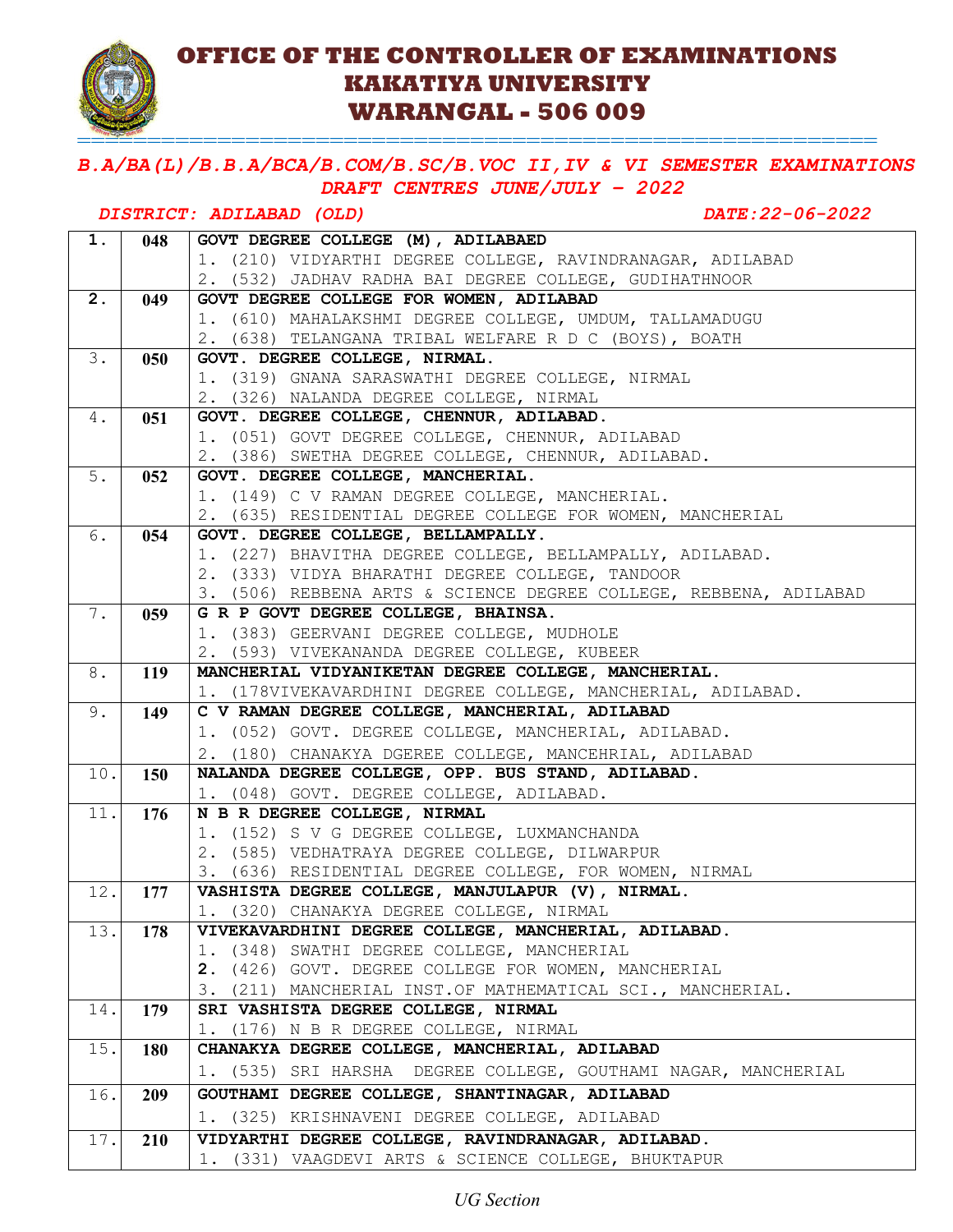| 18.  | 211 | MANCHERIAL INST.OF MATHEMATICAL SCI., MANCHERIAL.                  |
|------|-----|--------------------------------------------------------------------|
|      |     | 1. (347) VAAGDEVI DEGREE COLLEGE, MANCHERIAL.                      |
| 19.  | 227 | BHAVITHA DEGREE COLLEGE, BELLAMPALLY, ADILABAD.                    |
|      |     | 1. (054) GOVT. DEGREE COLLEGE, BELLAMPALLY, ADILABAD.              |
|      |     | 2. (166) SINGARENI MAHILA DEGREE COLLEGE, MANDAMARRI.              |
|      |     | 3. (225) SHIVANI ARTS & SCIENCE COLLGE, MANDAMARRI                 |
| 20.1 | 320 | CHANAKYA DEGREE COLLEGE, NIRMAL, ADILABAD.                         |
|      |     | 1. (179) SRI VASHISTA DEGREE COLLEGE, NIRMAL                       |
|      |     | 2. (321) DEEKSHA DEGREE COLLEGE, NIRMAL                            |
| 21.  | 321 | DEEKSHA DEGREE COLLEGE, NIRMAL, ADILABAD.                          |
|      |     | 1. (177) VASHISHTA DEGREE COLLEGE, MANJULAPUR (V), NIRMAL          |
| 22.  | 322 | GOKULDAS PURUSHOTHAMDAS LADDA DEG.COLL., BHAINSA, ADILABAD.        |
|      |     | 1. (385) VAASAVI DEGREE COLLEGE, KALLUR, KUNTALA                   |
|      |     | 2. (556) RAINBOW DEGREE COLLEGE, BHAINSA                           |
|      |     | 3. (595) SRADDA DEGREE COLLEGE, MUDHOLE                            |
| 23.  | 324 | KARIMALA DEGREE COLLEGE, LUXETTIPET.                               |
|      |     | 1. (439) GOVT DEGREE COLLEGE, LUXETTIPET.                          |
| 24.  | 325 | KRISHNAVENI DEGREE COLELGE, ADILABAD                               |
|      |     | 1. (209) GOUTHAMI DEGREE COLLEGE, NIRMAL                           |
| 25.  | 326 | NANDANA DEGREE COLLEGE, NIRMAL.                                    |
|      |     | 1. (050) GOVT. DEGREE COLLEGE, NIRMAL, ADILABAD.                   |
| 26.  | 327 | RIMS DEGREE COLLEGE, MANCHERIAL.                                   |
|      |     | 1. (119) MANCEHRIAL VIDYANIKETAN DEGREE COLLEGE, MANCHERIAL        |
|      |     | 2. (181) NALANDA DEGREE COLEGE, MANCHERIAL                         |
| 27.  | 331 | VAGDEVI DEGREE COLLEGE, ADILABAD                                   |
|      |     | 1. (049) GOVT DEGREE COLLEGE FOR WOMEN, ADILABAD                   |
|      |     | 2. (150) NALANDA DEGREE COLLEGE, OPP. BUS STAND, ADILABAD          |
| 28.  | 332 | VAAGDEVI DEGREE COLLEGE, BOATH                                     |
|      |     | 1. (558) PADMAVATHI DEGREE COLLEGE, BAZARHATHNOOR                  |
|      |     | 2. (559) SRI RAJA RAJESHWARA DEGREE COLLEGE, BHAZARHATHNOOR        |
|      |     | 3. (560) TRIDEVI DEGRE COLLEGE, NERADIGONDA                        |
| 29.  | 334 | VIKAS DEGREE COLLEGE, PONKAL, JANNARAM, ADILABAD.                  |
|      |     | 1. (537) AJMERA REKHA SYAM (ARS) DEGREE COLLEGE, PONKAL            |
| 30.1 | 347 | VAAGDEVI DEGREE COLLEGE, MANCHERIAL                                |
|      |     | 1. (226) CHAITANYA DEG.COLL. FOR WOMEN MANCHERIAL, ADILABAD.       |
|      |     | 2. (327) RIMS DEGREE COLLEGE, MANCHERIAL.                          |
| 31.  | 349 | VASUNDHARA DEGREE COLLEGE, SIRPUR KAGHAZNAGAR.                     |
|      |     | 1. (053) S K E DEGREE COLLEGE, SIRPUR KAGHAZNAGAR.                 |
|      |     | 2. (503) VIVEKANANDA DEREE COLLEGE, SRIPUR KAGHAZNAGAR             |
|      |     | 3. (524) SRI TEJA DEGREE COLLEGE, SADASIVAPET, KOWTALA.            |
|      |     | 4. (650) GOVT DEGREE COLLEGE, SIRPUR KAGHAZNAGAR                   |
| 32.  | 363 | VIVEKANANDA DEGREE COLLEGE, VIDHYA NAGAR COLONY, ECHODA, ADILABAD. |
|      |     | 1. (531) SAI CHAITANYA DEGREE COLLEGE, NERADIGONDA                 |
|      |     | 2. (609) KAKATIYA DEGREE COLLEGE, ADEGAON-K, ECHODA                |
|      |     | 3. (634) RESIDENTIAL DEGREE COLLEGE FOR WOMEN, ADILABAD            |
| 33.  | 364 | KNR DEGREE COLLEGE, # 14-52, KHANAPUR, ADILABAD.                   |
|      |     | 1. (365) VAAGDEVI DEGREE COLLEGE, TIMAPUR, KHANAPUR                |
|      |     | 2. (586) EKASHILA DEGREE COLLEGE, MAMADA                           |
| 34.  | 365 | VAAGDEVI DEGREE COLLEGE, THIMAPUR AREA, KHANAPUR.                  |
|      |     | 1. (613) AZMEERA REKHA SYAM (ARS) DEGREE COLLEGE, KHANAPUR         |
| 35.  | 384 | SRI PULAJI BABA DEGREE COLLEGE, IB CHOWK, UTNOOR.                  |
|      |     | 1. (388) GOVT. DEGREE COLLEGE, UTNOOR, ADILABAD.                   |
|      |     | 2. (578) VEDANTHA DEGREE COLLEGE, KERAMERI (V&M)                   |
| 36.  | 388 | GOVT. DEGREE COLLEGE, UTNOOR, ADILABAD.                            |
|      |     | 1. (384) SRI PULAJI BABA DEGREE COLLEGE, IB CHOWK, UTNOOR.         |
|      |     | 2. (596) SEVALAL WOMENS DEGREE COLLEGE, UTNOOR                     |
|      |     | 3. (615) AZMEERA REKHA SYAM (ARS) DEGREE COLLEGE, UTNOOR           |
|      |     | 4. (639) TELANGANA TRIBAL WELFARE R D C (GIRLS), UTNOOR            |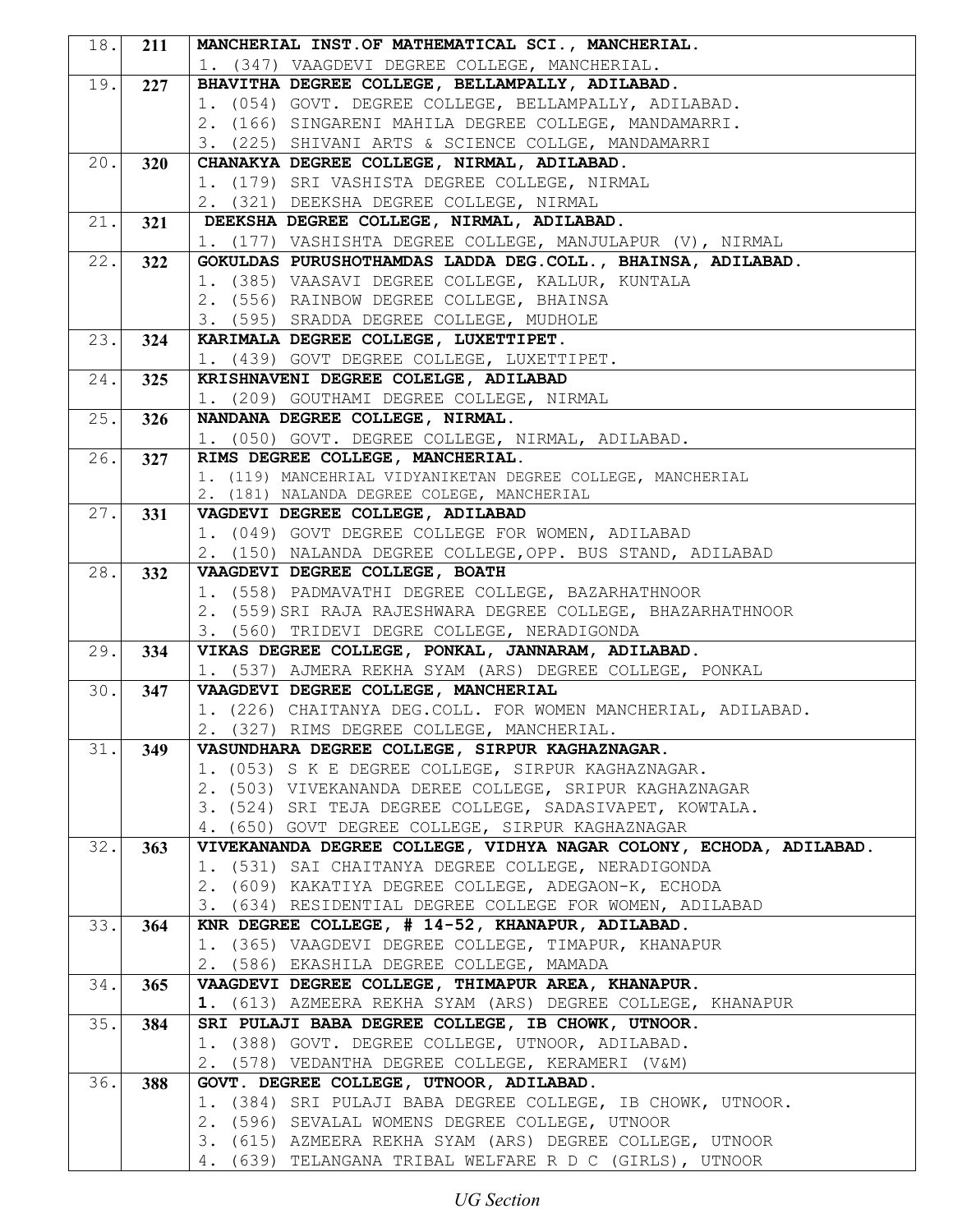| 37.1 | 439 | GOVT. DEGREE COLLEGE, LUXITTIPET, ADILABAD.                                                                                    |
|------|-----|--------------------------------------------------------------------------------------------------------------------------------|
|      |     | 1. (324) KARIMALA DEREE COLLEGE, LUXETTIPET                                                                                    |
|      |     | 2. (329) SRI BHAGAVATHI DEGREE COLLEGE, LUXETTIPET                                                                             |
|      |     | 3. (530) VAGHESWARI DEGREE COLLEGE, UTHKOOR.                                                                                   |
|      |     | 4. (533) VIVEKANANDA DEGREE COLLEGE, UTHKOOR, LUXETTIPET.                                                                      |
|      |     | 5. (561) VAISHNAVI WOMEN'S DEGREE COLLEGE, UTHKOOR, LUXETTIPET.                                                                |
| 38.  | 506 | REBBENA ARTS & SCIENCE DEGREE COLLEGE, REBBENA, ADILABAD                                                                       |
|      |     | 1. (229) SRI CHAITANYA DEGREE COLLEGE, ASIFABAD                                                                                |
|      |     | 2. (591) MATRUSRI DEGREE COLLEGE, ASIFABAD                                                                                     |
| 39.  |     | 3. (640) TELANGANA TRIBAL WELFARE RESIDENTIAL DEGR. COLL. (GIRLS), ASIFABAD<br>AJMERA REKHA SYAM (ARS) DEGREE COLLEGE, PONKAL. |
|      | 537 | 1. (334) VIKAS DEGREE COLLEGE, PONKAL, JANNARAM                                                                                |
|      |     | 2. (597) KAKATIYA DEGREE COLLEGE, MYADERIPET, DANDEPALLY                                                                       |
| 40.  | 557 | PADMAVATHI DEGREE COLLEGE, SARANGAPUR                                                                                          |
|      |     | 1. (534) EKALAVYA DEGREE COLLEGE, JAM (V), SARANGAPUR (M)                                                                      |
| 41.  | 585 | VEDHATRAYA DEGREE COLLEGE, DILWARPUR                                                                                           |
|      |     | 1. (557) PADMAVATHI DEGREE COLLEGE, SARANGAPUR                                                                                 |
| 42.  | 591 | MATRUSRI DEGREE COLLEGE, ASIFABAD.                                                                                             |
|      |     | 1. (469) GOVT DEGREE COLLEGE FOR WOMEN, ASIFABAD (WN)                                                                          |
| 43.  | 593 | VIVEKANANDA DEGREE COLLEGE, KUBEER                                                                                             |
|      |     | 1. (322) GOKULDAS PURUSHOTHAMDAS LADDA DEG.COLL., BHAINSA, ADILABAD                                                            |
|      |     | 2. (594) THAPASVI DEGREE COLLEGE, KUBEER                                                                                       |
| 44.  | 595 | SRADDA DEGREE COLLEGE, MUDHOLE                                                                                                 |
|      |     | 1. (059) G R P GOVT DEGREE COLLEGE, BHAINSA                                                                                    |
|      |     | 2. (502) VEDHANIDHI DEGREE COLLEGE, LOKESHWARAM                                                                                |
| 45.  | 607 | S R DEGREE COLLEGE, SHANTHI NAGAR COLONY, KHANAPUR                                                                             |
|      |     | 1. (364) K N R DEGREE COLLEGE, KHANAPUR                                                                                        |
|      |     | 2. (505) L M R DEGREE COLLEGE, KADEM (M), KANNAPUR                                                                             |
| 46.  | 608 | SAI SAMATH DEGREE COLLEGE, ECHODA                                                                                              |
|      |     | 1. (363) VIVEKANANDA DEGREE COLLEGE, VIDYANAGAR COLONY, ECHODA                                                                 |
| 47.  | 609 | KAKATIYA DEGREE COLLEGE, ADEGAON-K, ECHODA<br>1. (332) VAAGDEVI DEGREE COLELGE, BOATH                                          |
|      |     | 2. (536) VINAYAKA DEREE COLLEGE, NERADIGONDA                                                                                   |
|      |     | 3. (623) CHATRAPATHI DEGREE COLLEGE, ECHODA                                                                                    |
| 48.  | 613 | AZMEERA REKHA SYAM (ARS) DEGREE COLLEGE, KHANAPUR                                                                              |
|      |     | 1. (607) S.R. DEGREE COLLEGE, SHANTHI NAGAR COLONY, KHANAPUR                                                                   |
| 49.  | 615 | AZMEERA REKHA SYAM (ARS) DEGREE COLLEGE, UTNOOR                                                                                |
|      |     | 1. (504) CRESCENT DEGREE COLLEGE, INDRAVELLY                                                                                   |
|      |     | 2. (579) VEDHANIDHI DEGREE COLLEGE, NARNOOR                                                                                    |
|      |     | 3. (621) AGNUS DEGREE COLLEGE, JAINOOR, ADILABAD                                                                               |
| 50.  | 623 | CHATRAPATHI DEGREE COLLEGE, ECHODA                                                                                             |
|      |     | (608) SAI SAMATH DEGREE COLLEGE, ECHODA, ADILABAD                                                                              |
| 51.  | 650 | GOVT DEGREE COLLEGE, SIRPUR KAGHAZNAGAR.                                                                                       |
|      |     | 1. (323) INDIRA WOMEN'S DEGREE COLLEGE, SIRPUR KAGHAZNAGAR                                                                     |
|      |     | 2. (349) VASUNDHARA DEGREE COLLEGE, SIRPUR KAGHAZNAGAR                                                                         |
|      |     | 3. (523) SRI CHAITANYA DEGREE COLLEGE 3-17 MAIN ROAD KOWTALA                                                                   |
| 52.  | 671 | GOVT JUNIOR COLLEGE, BELA                                                                                                      |
|      |     | 1. (606) KEERTHA DEGREE COLLEGE, BELA, ADILABAD                                                                                |

 $f \cdot M \cdot \bigwedge$ ed

(DR. J. MADHUKAR) (DR. A. NARENDER) (PROF.P. MALLA REDDY)<br>ACOE ACOE **ACOE** CONTROLLER OF EXAMINAT **CONTROLLER OF EXAMINATIONS**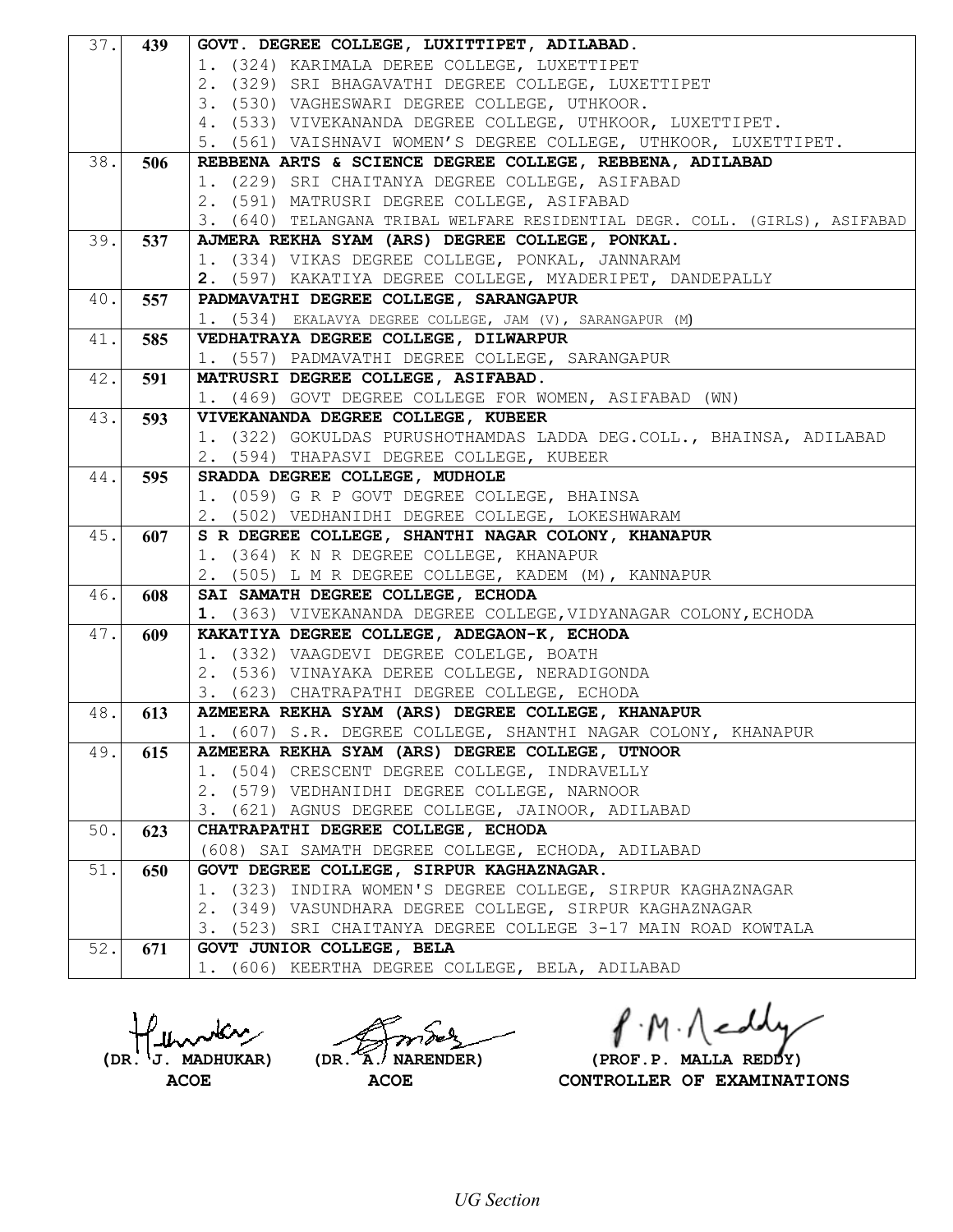## **OFFICE OF THE CONTROLLER OF EXAMINATIONS KAKATIYA UNIVERSITY WARANGAL - 506 009**

#### *B.A/BA(L)/B.B.A/BCA/B.COM/B.SC/B.VOC II,IV & VI SEMESTER EXAMINATIONS DRAFT CENTRES JUNE/JULY – 2022*

=========================================================

#### *DISTRICT: KHAMMAM (OLD) DATE:22-06-2022*

| 1.    | 028 | GOVT. DEGREE COLLEGE FOR WOMEN, KHAMMAM.                                               |
|-------|-----|----------------------------------------------------------------------------------------|
|       |     | 1. (076) KAVITHA MEMORIAL DGREEE COLLEGE, KHAMMAM (B.Sc only)                          |
|       |     | 2. (632) RESIDENTIAL DEGREE COLLEGE FOR WOMEN, KHAMMAM                                 |
| 2.    | 030 | S R ARTS & SCIENCE DEGREE COLLEGE, KOTHAGUDEM                                          |
|       |     | 1. (133) PRIYADARSHINI DEGREE COLLEGE FOR WOMEN, KOTHAGUDEM                            |
|       |     | 2. (219) VIVEKAVARDHANI COL.FOR WOMEN, LAXMIDEVIPALLI, KTDM.                           |
| 3.    | 031 | S C WOMEN'S COLLEGE, KOTHAGUDEM.                                                       |
|       |     | 1. (540) SRI VIKAS DEGREE COLLEGE, JULURPAD                                            |
|       |     | 2. (646) TELANGANA TRIBAL WELFARE DEGREEE COLLEGE (GIRLS), KOTHAGUDEM                  |
| $4$ . | 032 | J V R GOVT DEGREE COLLEGE, SATHUPALLY.                                                 |
|       |     | 1. (143) NAVA BHARAT DEGREE COLLEGE, SATHUPALLY, KHAMMAM                               |
|       |     | 2. (223) SRI VANI DEGREE COLLEGE, PENUBALLY                                            |
|       |     | 3. (491) SIDDARTHA GOWTHAMI DEGREE COLLEG, VELAIRPAD, KHAMMAM                          |
|       |     | 4. (525) GAYATRI DEGREE COLLEGE, DHAMMAPETA                                            |
| 5.    | 033 | GOVT. DEGREE COLLEGE, BHADRACHALAM.                                                    |
|       |     | 1. (145) P S RAO MEMORIAL DEG. COLL., BHADRACHALAM, KHAMMAM.                           |
|       |     | 2. (158) VENKAT ARTS AND SCIENCE COLLEGE, BHADRACHALAM.                                |
|       |     | 3. (169) BHADRADRI DEGREE COLLEGE, CLHERLA                                             |
|       |     | 4. (172) SRI SAI DEGREE COLLEGE, BHADRACHALAM.                                         |
|       |     | 5. (224) MAMATHA DEGREE COLLEGE, SARAPAKA                                              |
|       |     | 6. (292) MOTHER TERESA DEGREE COLLEGE, BHADRACHALAM.                                   |
|       |     | 7. (436) GOWTHAMI DEGREE COLLEGE, CHERLA                                               |
| 6.    | 034 | GOVT. DEGREE COLLEGE, MADHIRA.                                                         |
|       |     | 1. (183) SEELAM PULLA REDDY MEMORIAL DEGREE COLL., MADHIRA.                            |
|       |     | 2. (468) GOVT DEGREE COLLEGE, GARLA, KHAMMAM                                           |
| 7.    | 076 | 3. (518) SREENIDHI DEGREE COLLEGE, MADHIRA<br>KAVITA MEMORIAL DEGREE COLLEGE, KHAMMAM. |
|       |     | 1. (109) GAYATRI DEGREE COLLEGE, KHAMMAM                                               |
|       |     | 2. (212) GEETHANJALI DEGREE COLLEGE, KHAMMAM                                           |
|       |     | 3. (294) SCARED HEART & ARTS & SCIENCE COLLEGE, TALLAMPADU.                            |
| 8.    | 080 | GOVT. DEGREE COLLEGE, YELLANDU.                                                        |
|       |     | 1. (377) NIRMAL HRIDAY DEGREE COLLEGE, KARAPALLY                                       |
|       |     | 2. (494) SRI VIKAS DEGREE COLLEGE, KAREPALLY, SINGARENI, KHAMMAM                       |
|       |     | 3. (495) VIVEKAVARDHINI DEGREE COLLEGE, GUNDALA                                        |
|       |     | 4. (496) KOMARAM BHEEM DEGREE COLLEGE, GUNDALA, KHAMMAM.                               |
|       |     | 5. (651) SRI CHAITANYA DEGREE COLLEGE, YELLANDU                                        |
| 9.    | 081 | GOVT. DEGREE COLLEGE, PALONCHA.                                                        |
|       |     | 1. (111) NATIONAL DEGREE COLLEGE, PALONCHA, KHAMMAM.                                   |
|       |     | 2. (171) K L R DEGREE COLLEGE, PALONCHA, KHAMMAM.                                      |
|       |     | 3. (633) RESIDENTIAL DEGREE FOR WOMEN, KOTHAGUDEM                                      |
| 10.   | 107 | KAVITHA DEGREE & PG COLL, NEAR RTA OFFICE, KHAMMAM.                                    |
|       |     | 1. (110) VIKAS DEGREE COLLEGE, STATION ROAD, KHAMMAM                                   |
|       |     | 2. (130) PRIYADARSHINI DEGREE COLLEGE, KHAMMAM                                         |
| 11.   | 108 | PRIYADARSHINI DEGREE COLLEGE FOR WOMEN, KHAMMAM                                        |
|       |     | 1. (129) D R S DEGREE & P.G. COLLEGE, MAMILLAGUDEM, KHAMMAM                            |
| 12.   | 109 | GAYATRI DEGREE COLLEGE, KHAMMAM                                                        |
|       |     | 1. (107) KAVITHA DEGREE & PG COLL, NEAR RTA OFFICE, KHAMMAM.                           |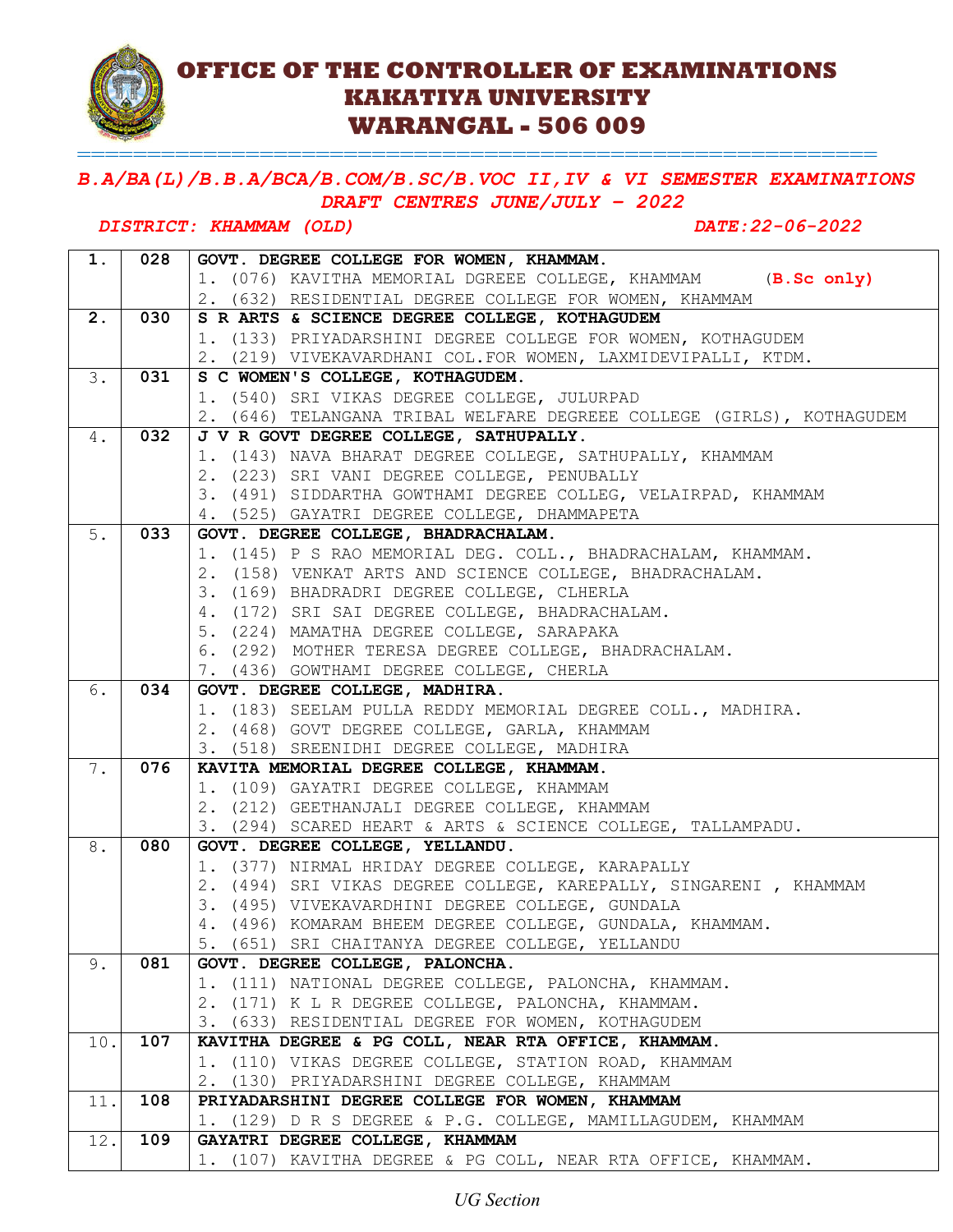| 13. | 110 | VIKAS DEGREE COLLEGE, STATION ROAD, KHAMMAM.                                                                     |
|-----|-----|------------------------------------------------------------------------------------------------------------------|
|     |     | 1. (028) GOVT DEGREE COLLEGE FOR WOMEN, KHAMMAM                                                                  |
|     |     | 2. (108) PRIYADARSHINI DEGREE COLLEGE FOR WOMEN, KHAMMAM.                                                        |
|     |     | 3. (159) AARYABHATTA DEGREE COLLEGE, SARADHINAGAR                                                                |
| 14. | 113 | GEETHAM'S DEGREE COLLEGE, SATHUPALLY, KHAMMAM.                                                                   |
|     |     | 1. (170) V K D V S DEGREE COLLEGE, ASWARAOPET.                                                                   |
|     |     | 2. (611) USHASRI DEGREE COLLEGE, KALLURU                                                                         |
| 15. | 114 | KAKATIYA (S H R) DEGREE COLLEGE, SATHUPALLY, KHAMMAM<br>1. (113) GEETHAM'S DEGREE COLLEGE, SATHUPALLY, KHAMMAM.  |
|     |     | 2. (131) [RATHIBHA DEGREE COLLEGE, KALLURU                                                                       |
| 16. | 129 | D R S DEGREE & P.G. COLLEGE, MAMILLAGUDEM, KHAMMAM.                                                              |
|     |     | 1. (141) DR. R J REDDY COLLEGE OF HIGHER EDN., KHAMMAM.                                                          |
| 17. | 130 | PRIYADARSHINI DEGREE & PG COLLEGE, KHAMMAM                                                                       |
|     |     | 1. (076) KAVITHA MEMORIAL DEGREE COLLEGE, KHAMMAM (BA, B.Com, BBA only)                                          |
| 18. | 133 | PRIYADARSHINI DEGREE COLLEGE FOR WOMEN, KOTHAGUDEM.                                                              |
|     |     | 1. (142) VIVEKAVARDHANI DEGREE COLLEGE, KOTHAGUDEM.                                                              |
|     |     | 2. (614) SURYA DEGREE COLLEGE, CHANDRUGONDA                                                                      |
|     |     | 3. (222) KRISHNAVENI SAAHITHI DEGREE COLLEGE, KOTHAGUDEM                                                         |
| 19. | 141 | DR.R J R COLLEGE OF HIGHER EDUCATION, KHAMMAM.                                                                   |
|     |     | 1. (077) MARVEL (MADINA) DEGREE COLLEGE, KHAMMAM.                                                                |
| 20. | 142 | 2. (645) TELANGANA TRIBAL WELFARE R D C (GIRLS) KHAMMAM<br>VIVEKAVARDHANI DEGREE COLLEGE, KOTHAGUDEM.            |
|     |     | 1. (030) S R ARTS & SCIENCE COLLEGE, KOTHAGUDEM                                                                  |
|     |     | 2. (031) S C WOMEN'S COLLEGE, KOTHAGUDEM, KHAMMAM.                                                               |
|     |     | 3. (208) SRI MAANVITHA DEGEREE COLLEGE, KOTHAGUDEM                                                               |
| 21. | 143 | NAVA BHARAT DEGREE COLLEGE, SATHUPALLY, KHAMMAM.                                                                 |
|     |     | 1. (032) J V R GOVT. DEGREE COLLEGE, SATHUPALLY.                                                                 |
|     |     | 2. (157) VAMSEE VINAY DEGREE COLLEGE, SATHUPALLY                                                                 |
| 22. | 153 | SADHANA DEGREE COLLEGE, YELLANDU                                                                                 |
|     |     | 1. (293) SAAHITHI DEGREE COLLEGE, YELLANDU                                                                       |
| 23. | 157 | VAMSEE VINAY DEGREE COLLEGE, SATHUPALLY                                                                          |
|     |     | 1. (114) KAKATIYA DEGREE COLLEGE, SATHUPALLY                                                                     |
| 24. | 170 | V K D V S DEGREE COLLEGE, ASWARAOPET.                                                                            |
| 25. | 171 | 1. (648) TELANGANA TRIBALWELFARE DEGREE COLLEGE (GIRLS), DHAMMAPET<br>K L R DEGREE COLLEGE, PALONCHA             |
|     |     | 1. (081) GOVT. DEGREE COLLEGE, PALONCHA.                                                                         |
| 26. | 172 | SRI SAI DEGREE COLLEGE, BHADRACHALAM                                                                             |
|     |     | 1. (291) TRIVENI DEGREE COLLEGE, BHADRACHALAM                                                                    |
|     |     | 2. (566) SRI KRISHNA DEGREE COLLEGE, BHADRACHALAM                                                                |
|     |     | 3. 647) TELANGANA TRIBALWELFARE DEGREE COLLEGE, MANUGURU                                                         |
| 27. | 182 | SRI VIDYA DEGREE COLLEGE, MANUGURU.                                                                              |
|     |     | 1. (430) GOVT DEGREE COLLEGE, MANUGURU                                                                           |
| 28. | 183 | SEELAM PULLA REDDY MEMORIAL DEGREE COLL., MADHIRA.                                                               |
|     |     | 1. (034) GOVT. DEGREE COLLEGE, MADHIRA.                                                                          |
|     |     | 2. (112) SUSEELA MEMORIAL DEGREE COLLEGE, DUDUGUPADU                                                             |
|     |     | 3. (221) MODERN DEGREE COLLEGE, UTF OFFICE., MADHIRA, KHAMMAM.<br>4. (295) SARASWATHI DEGREE COLLEGE, YERRUPALEM |
| 29. | 292 | MOTHER TERESA DEGREE COLLEGE, BHADRACHALAM.                                                                      |
|     |     | 1. (033) GOVT. DEGREE COLLEGE, BHADRACHALAM                                                                      |
|     | 293 |                                                                                                                  |
| 30. |     | SAAHITHI DEG. COLL. OF ARTS & SCIENCE, YELLANDU<br>1. (080) GOVT DEGREE COLLEGE, YELLANDU                        |
|     |     | 2. (153) SADANA DEGREE COLLEGE, YELLANDU                                                                         |
|     |     | 3. (296) SNEHA DEGREE COLLEGE, YELLANDU                                                                          |
|     |     | 4. (497) SRI CHAITHANYA GOWTHAMI DEGREE COLLEGE, TEKULAPALLI                                                     |
|     |     | 5. (528) VIGNAN DEGREE COLLEGE, KAREPALLY                                                                        |
| 31. | 427 | GOVT DEGREE COLLEGE, NELAKONDAPALLY                                                                              |
|     |     | 1. (375) J V R PRAGATHI DEGREE COLLEGE, KUSUMANCHI                                                               |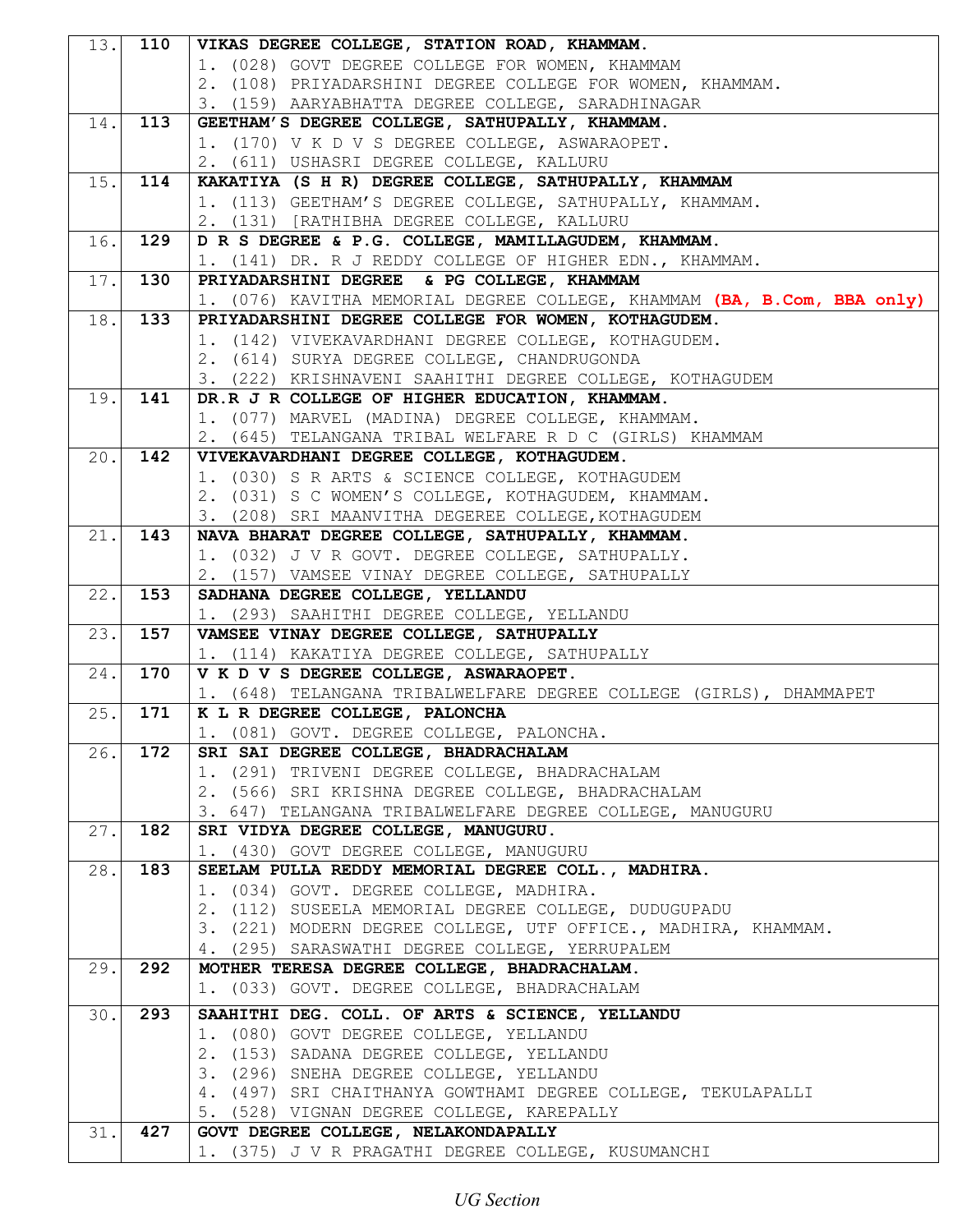|      |     | 2. (427) GOVT DEGREE COLLEGE, NELAKONDAPALLY                        |
|------|-----|---------------------------------------------------------------------|
| 32.1 | 430 | GOVT. DEGREE COLLEGE, MANUGURU.                                     |
|      |     | 1. (182) SRI VIDYA DEGREE COLLEGE, MANGURU.                         |
|      |     | 2. (376) KRISHNAVENI ARTS & SCI.DEG. COLL., MANUGURU.               |
| 33.1 | 462 | KRISTHU JYOTHI DEGREE COLEGE, REDDYGUDEM THALLADA, KHAMMAM          |
|      |     | 1. (433) SIDDARTHA DEGREE COLLEGE, WYRA.                            |
|      |     | 2. (519) ORUGALLU DEGREE COLLEGE, D.NO.3-18/4, ENKOOR               |
|      |     | 3. (589) MADHU DEGREE COLLEGE, SUNDARAYANAGAR, WYRA                 |
| 34.1 |     | 582   SRI CHAITANYA DEGREE COLLEGE, WYARA                           |
|      |     | 1. (462) KRISTHU JYOTHI DEGREE COLEGE, REDDYGUDEM THALLADA, KHAMMAM |
| 35.1 | 589 | MADHU DEGREE COLLEGE, SUNDARAYANAGAR, WYRA                          |
|      |     | 1. (582) SRI CHAITANYA DEGREE COLLEGE, WYRA                         |

P.M. Neddy

 **(DR. J. MADHUKAR) (DR. A. NARENDER) (PROF.P. MALLA REDDY)** ACOE ACOE **ACOE** CONTROLLER OF EXAMINATIONS

*UG Section*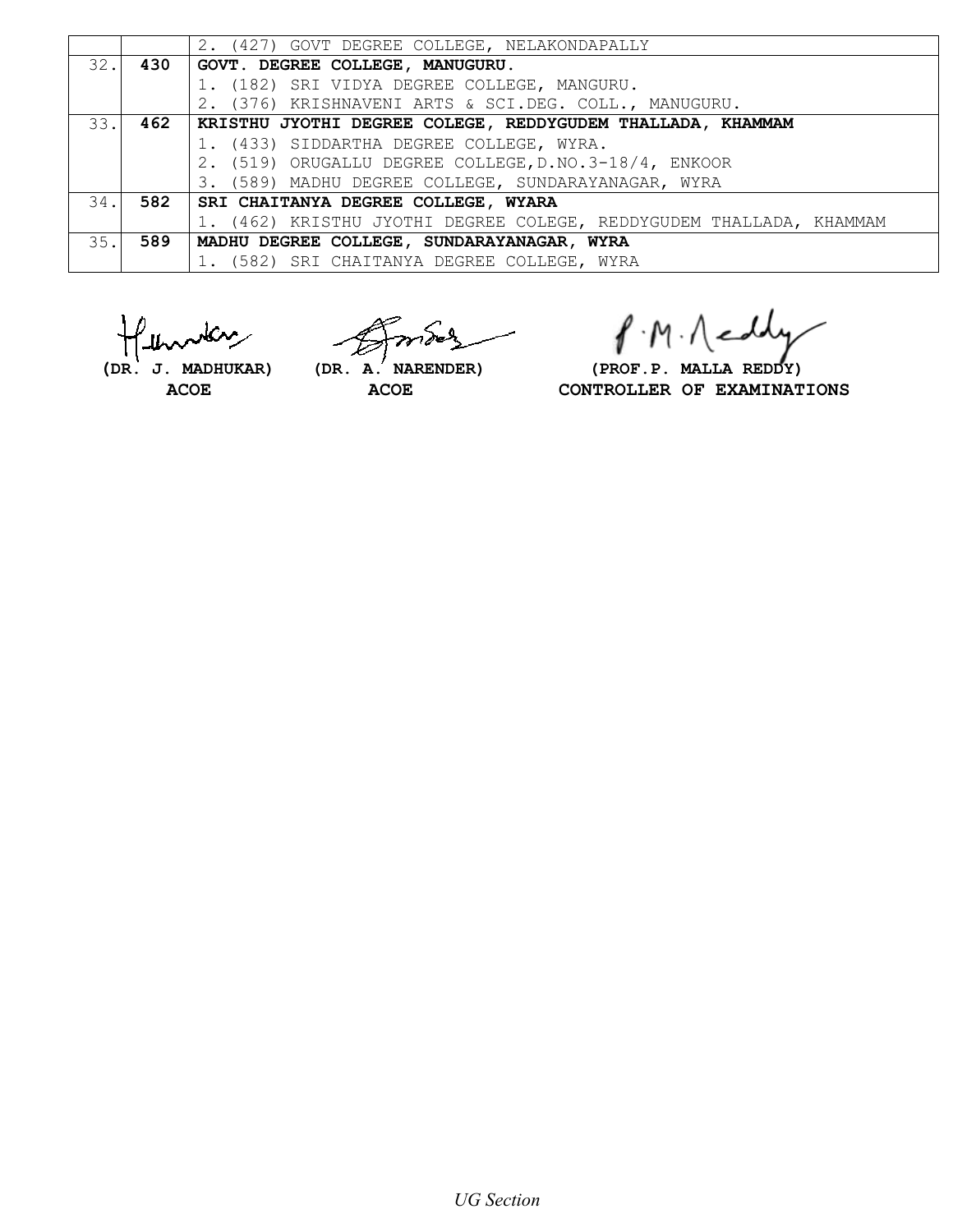

## **OFFICE OF THE CONTROLLER OF EXAMINATIONS KAKATIYA UNIVERSITY WARANGAL - 506 009**

### *B.A/BA(L)/B.B.A/BCA/B.COM/B.SC/B.VOC II,IV & VI SEMESTER EXAMINATIONS DRAFT CENTRES JUNE/JULY – 2022*

#### *DISTRICT: WARANGAL (OLD) DATE:22-06-2022*

=========================================================

| $1$ .            | 005 | GOVT. PINGLE COLL. FOR WOMEN, WADDEPALLY, HANAMKONDA                               |
|------------------|-----|------------------------------------------------------------------------------------|
|                  |     | 1. (099) NEW SCIENCE DEGREE COLLEGE, HANAMKONDA<br>(MPC & BBA only)                |
| 2.               | 006 | KAKATIYA GOVT. COLLEGE, HANAMKONDA.                                                |
|                  |     | 1. (086) VAAGDEVI DEGREE COLLEGE, KISHANPURA, HANAMKONDA, WARANGAL.                |
|                  |     | (B. Sc only)                                                                       |
| 3.               | 007 | LAL BAHADUR COLLEGE, NEAR MULUGU ROAD, WARANGAL.                                   |
|                  |     | 1. (090) MASTERJI DEGREE & P.G COLLEGE, HANAMKONDA (B.Sc (M&B) only)               |
|                  |     | 2. (006) KAKATIYA GOVT COLLEGE, HANAMKONDA (B.Sc (M&B) only)                       |
| $4$ .            | 009 | C K M ARTS & SCIENCE COLLEGE, DESAIPET, WARANGAL.                                  |
|                  |     | 1. (007) LAL BAHADUR COLLEGE, WARANGAL                                             |
|                  |     | 2. (086) VAAGDEVI DEGREE COLLEGE, KISHANPURA, HANAMKONDAS (B.Com, BCA only)        |
| 5.               | 010 | A S C D M COLLEGE FOR WOMEN, FORT ROAD, WARANGAL.                                  |
|                  |     | 1. (009) C K M ARTS & SCIENCE COLLEGE, DESAIPET, WARANGAL                          |
|                  |     | 2. (440) GOVT. DEGREE COLLEGE, WARANGAL.                                           |
|                  |     | 3. (465) S S DEGREE COLLEGE, DHARMARAM.                                            |
|                  |     | 4. (619) GOVT DEGREE COLLEGE, WARDHANNAPET                                         |
|                  |     | 5. (628) RESIDENTIAL DEGREE COLLEGE FOR WOMEN, (EAST)                              |
| 6.               | 023 | A B V GOVT DEGREE COLLEGE, JANGAON.                                                |
|                  |     | 1. (499) SINDHUJA DEGREE COLLEGE, NARMETTA.                                        |
|                  |     | 2. (510) SRI SRI GAYATHRI DEGREE COLLEGE, NELLUTLA, LINGALA GHANPUR                |
|                  |     | 3. (599) SRI RAJA RAJESWARA DEGREE COLELLEGE, JANGAON                              |
|                  |     | 4. (601) SRI AURABINO DEGREE COLLEGE, JANGAON                                      |
|                  |     | 5. (644) TELANGANA TRIBAL WELFARE DEGREE COLLEGE (GIRLS), JANGAON                  |
| 7.               | 024 | GOVT DEGREE COLLEGE, NARSAMPET<br>1. (484) BALAJI MAHILA DEGREE COLELGE, NARSAMPET |
|                  |     | 2. (501) SRI VIKAS DEGREE COLLEGE, NEKKONDA                                        |
| $\overline{8}$ . | 025 | GOVT. DEGREE COLLEGE, MAHABUBABAD.                                                 |
|                  |     | 1. (091) VIGNANA BHARATHI DEGREE COLLEGE, MAHABUBABAD.                             |
|                  |     | 2. (356) MAHARSHI DEGREE COLLEGE, # 2-77/8, KESAMUDRAM, WARANGAL.                  |
|                  |     | 3. (547) SREE SREE VEERABHADRA SWAMY DEGREE COLLEGE, KURAVI.                       |
|                  |     | 4. (626) SRI ARABINDO DEGREE COLLEGE, KESAMUDRAM                                   |
|                  |     | 5. (641) TELANGANA TRIBAL WELFARERESIDENTIAL DEG. COLL. (G), MAHABUBABAD           |
| 9.               | 065 | CITY MAHILA DEGREE COLLEGE, HANAMKONDA                                             |
|                  |     | 1. (509) MATHRU SRI DEGREE COLLEGE FOR WOMEN BHEEMARAM                             |
| 10.              | 073 | A V V DEGREE COLLEGE, MATEWADA, WARANGAL                                           |
|                  |     | 1. (090) MASTERJI DEGREE & P.G COLLEGE, HANAMKONDA (B.Com only)                    |
| 11.              | 074 | S R DEGREE COLLEGE, BALASAMUDRAM, HANAMKONDA.                                      |
|                  |     | 1. (140) J M J DEGREE COLLEGE, KARUNAPURAM                                         |
|                  |     | 2. (643) TELANGANA TRIBAL WELFARERESIDENTIAL DEG. COLL. (GIRLS), MULUGU            |
| 12.              | 084 | SRI ARUNODAYA DEGREE COLLEGE, HANAMKONDA, WARANGAL                                 |
|                  |     | 1. (512) KANISHKA WOMEN'S DEGREE COLLEGE, BHEEMARAM                                |
|                  |     | 2. (631) RESIDENTIAL DEGREE COLLEGE FOR WOMEN, BHUPALPALLY                         |
| 13.              | 086 | VAAGDEVI DEGREE COLLEGE, KISHNAPURA, HANAMKONDA.                                   |
|                  |     | 1. (074) S R DEGREE COLELGE & PG COLLEGE, KISHANPUR, HANAMKONDA                    |
|                  |     | 2. (099) NEW SCIENCE DEGREE COLLEGE, HANAMKONDA (MPC & BBA only)                   |
| 14.              | 090 | MASTERJI DEG. & P.G.COLL., HUNTER ROAD, HANAMKONDA.                                |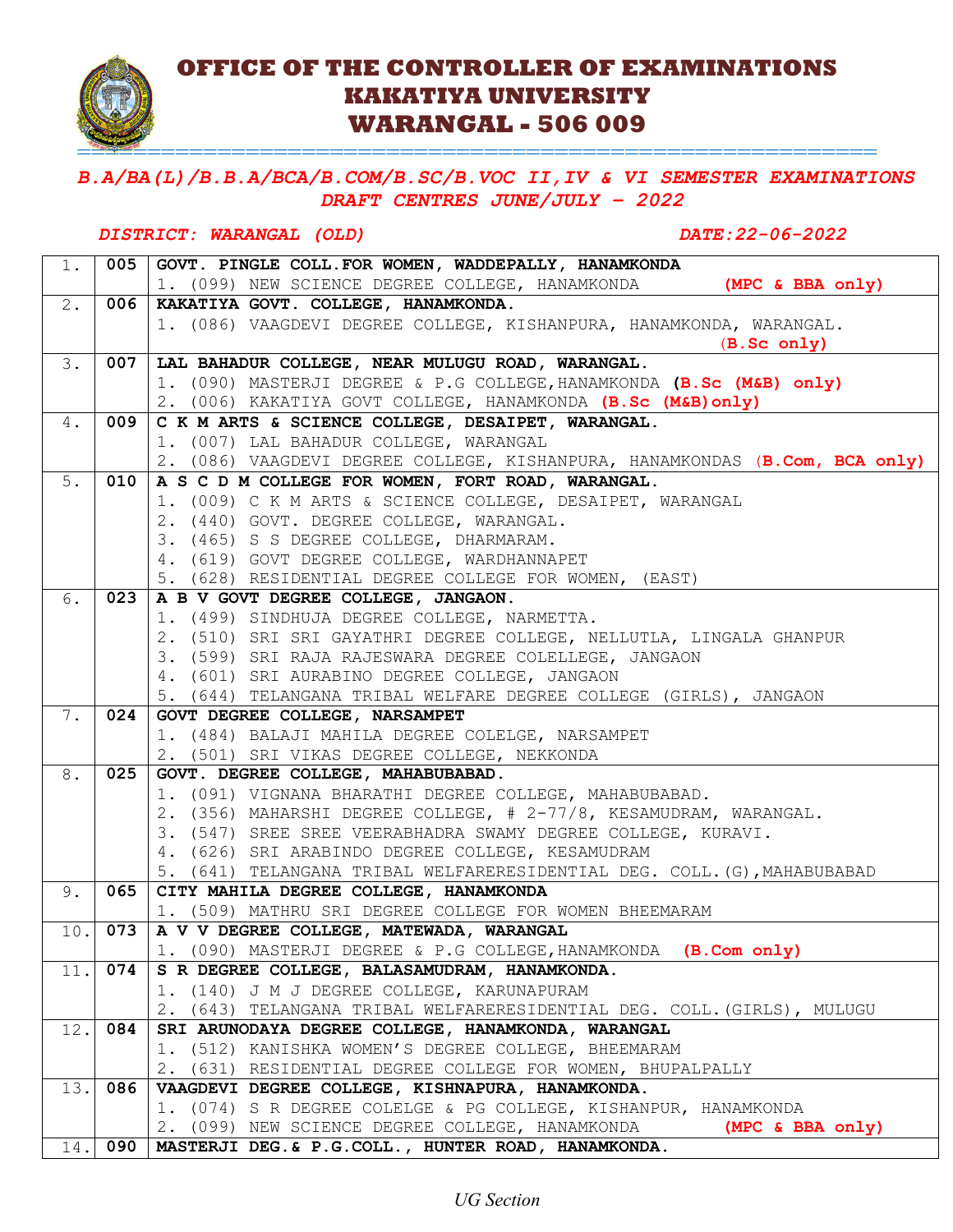|      |         | 1. (086) VAAGDEVI DEGREE COLLEGE, HANAMKONDA (BBA only)                                               |
|------|---------|-------------------------------------------------------------------------------------------------------|
|      |         | 2. (099) NEW SCIENCE DEGREE&P.G COLLEGE, HUNTER ROAD, HANAMKONDA (B.Com only)                         |
|      |         | 3. (139) THUSHARA DEGREE COLLEGE, RAMPUR, WARANGAL                                                    |
|      |         | 4. (629) RESIDENTIAL DEGREE COLLEGE, WARANGAL (WEST)                                                  |
| 15.  | 091     | VIGNANA BHARATHI DEGREE COLLEGE, MAHABUBABAD.                                                         |
|      |         | 1. (025) GOVT. DEGREE COLLEGE, MAHABUBABAD.                                                           |
|      |         | 2. (132) BISHOP AZARAIAH DEGREE COLLEGE, DORNAKAL, WARANGAL.                                          |
|      |         | 3. (198) VASAVI DEGREE COLLEGE, MAHABUBABAD, WARANGAL.                                                |
|      |         | 4. (630) RESIDENTIAL DEGREE COLLEGE, MAHABUBABAD                                                      |
| 16.  | 092     | EKASILA DEGREE COLLEGE, JANGAON.                                                                      |
|      |         | 1. (023) A B V GOVT DEGREE COLLEGE, JANGAON.                                                          |
|      |         |                                                                                                       |
|      |         | 2. (583) SRI VIDYA DEGREE COLLEGE, JANGAON                                                            |
|      |         | 3. (616) VAAGDEVI DEGREE COLLEGE, JANGAON                                                             |
|      | 17. 099 | NEW SCIENCE DEGREE COLLEGE, HUNTER ROAD, HANAMKONDA.                                                  |
|      |         | 1. (006) KAKATIYA GOVT. DEGREE COLLEGE, HANAMKONDA (BA, BBA & B.Com only)                             |
|      |         | 2. (073) A V V DEGREE COLLEGE, MATTEWADA, WARANGAL                                                    |
|      |         | 3. (234) BHADRUKA DEGREE COLLEGE, NEAR BUSSSTAND ROAD, HANAMKONDA.                                    |
|      | 18.100  | S V S DEGREE COLLEGE, HANAMKONDA                                                                      |
|      |         | 1. (344) GOUTHAM DEGREE COLLEGE, KISHANPURA, HANAMKONDA                                               |
|      |         | 2. (541) KESHAVA DEGREE COLLEGE FOR WOMEN, BHEEMARAM                                                  |
| 19.  | 103     | DR M R REDDY DEGREE COLLEGE, PARKAL.                                                                  |
|      |         | 1. (422) GOVT. DEGREE COLLEGE, PARKAL, WARANGAL.                                                      |
|      |         | 2. (245) GANAPATHY DEGREE COLLEGE, PARKAL                                                             |
| 20.  | 121     | AURORA DEGREE COLLEGE, KISHANPURA, HANAMKONDA.                                                        |
|      |         | 1. (065) CITY MAHILA DEGREE COLLEGE, PODDUTURI COMPLEX, HANAMKONDA                                    |
| 21.  | 124     | PADMAVATHI MAHILA DEGREE COLLEGE, KOTHAWADA, WARANGAL.                                                |
|      |         | 1. (010) A S C D M COLLEGE FOR WOMEN, FORT ROAD, WARANGAL                                             |
|      |         | 2. (193) BHARATHI DEGREE COLLEGE, KOTHAWADA                                                           |
| 22.1 | 125     | KAKATIYA MAHILA DEGREE COLLEGE, HANAMKONDA.                                                           |
|      |         | 1. (090) MASTERJI DEGREE COLLEGE, HUNTER ROAD, HANAMKONDA (BCA only)                                  |
|      |         |                                                                                                       |
|      |         | 2. (151) SRI GAYATHRI DEGREE COLLEGE, MULUGU 'X' ROAD, HNK.                                           |
|      |         | 3. (284) R D WOMENS DEGREE COLLEGE, HANAMKONDA                                                        |
| 23.  | 127     | SAMATHA DEGREE COLLEGE, THORRUR.                                                                      |
|      |         | 1. (128) SAIRAM DEGREE COLLEGE, THORRUR.                                                              |
|      |         | 2. (231) KAKATIYA DEGREE COLLEGE, BEHIND SBH, THORRUR.                                                |
|      |         |                                                                                                       |
|      |         | 3. (277) BHARATHI DEGREE COLLEGE, WARDHANNAPET<br>4. (279) GOUTHAMI DEGREE COLLEGE, THORRUR, WARANGAL |
|      |         |                                                                                                       |
|      |         | 5. (424) GOVT. DEGREE COLLEGE, THORRUR, WARANGAL.                                                     |
|      |         | 6. (554) SREE SAI DEGREE COLLEGE, KODAKANDLA.                                                         |
| 24.  | 128     | SAIRAM DEGREE COLLEGE, THORRUR.                                                                       |
|      |         | 1. (127) SAMATHA DEGREE COLLEGE, THORRUR.                                                             |
|      |         | 2. (343) MAHARSHI DEGREE COLLEGE, BALAJINAGAR, THORRUR.                                               |
|      |         | 3. (373) MAHARSHI DEGREE COLLEGE, PALAKURTHI, WARANGAL.                                               |
|      |         | 4. (374) VISHWAS DEG. COLLEGE, RAJEEV CHOWRASTHA, PALKURTI, WGL.                                      |
|      |         | 5. (546) SRI VIVEKANANDA DEGREE COLLEGE, NELLIKUDURU.                                                 |
| 25.  | 140     | JESUS MARY JOSEPH COLLEGE FOR WOMEN, KARUNAPURAM, WARANGAL                                            |
|      |         | 1. (102) VIDYA JYOTHI DEGREE & P.G COLLEGE, STATION GHANPUR                                           |
|      |         | 2. (490) AVANTHI DEGREE COLLEGE, ZAFARGADH, WARANGAL                                                  |
|      |         | 3. (587) PRAJADHARANA DEGREE COLLEGE, ZAFFERGADH                                                      |
| 26.  | 160     | GOVT. DEGREE COLLEGE, MULUGU.                                                                         |
|      |         | 1. (280) MAHARSHI DEGREE COLLEGE, MULUGU                                                              |
|      |         | 2. (534) EKALAVYA DEGREE COLLEGE, JAM (V), SARANGAPUR (M)                                             |
| 27.  | 193     | BHARATHI DEGREE COLLEGE, KOTHAWADA                                                                    |
|      |         | 1. (124) PADMAVATHI MAHILA DEGREE COLLEGE, KOTHAWADA, WARANGAL                                        |
| 28.  | 195     | SIDDARTHA DEGREE COLLEGE, NARSAMPET.                                                                  |
|      |         | 1. (276) ACHARYA DEGREE COLLEGE, NARSAMPET<br>2. (288) SRI RAMA KRISHNA DEGREE COLLEGE, NARSAMPET     |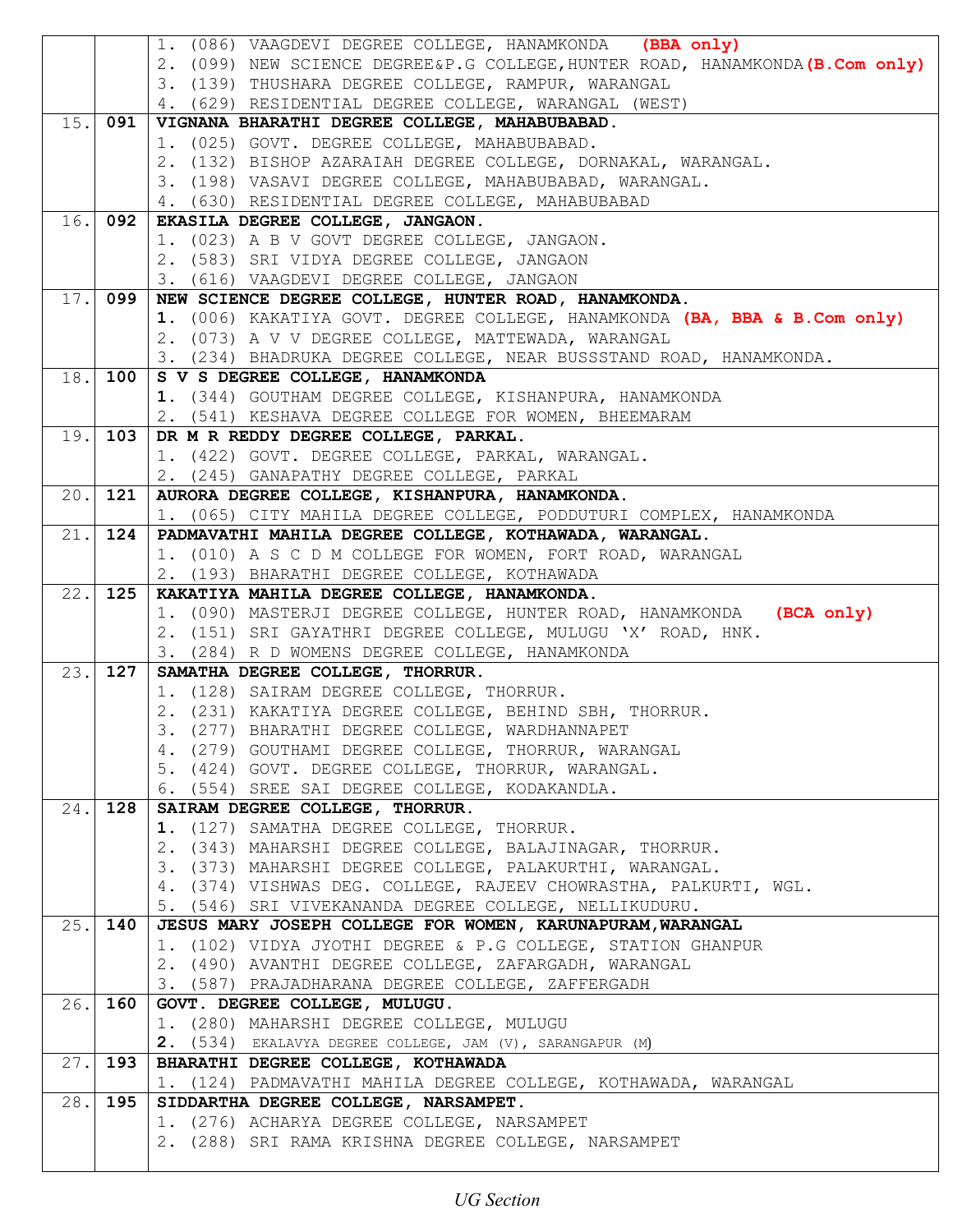| 29.1 | 196        | SRI CHAITANYA DEGREE COLLEGE, NARSAMPET.                                                        |
|------|------------|-------------------------------------------------------------------------------------------------|
|      |            | 1. (024) GOVT DEGREE COLLEGE, NARSAMPET                                                         |
|      |            | 2. (517) SARAYU DEGREE COLLEGE H. NO. 20-23/1, GUDUR WARANGAL.                                  |
|      |            | 3. (580) BHADRUKA DEGREE COLLEG TOGARRAI, POST, GIRNIBAVI                                       |
|      | $30.$ 197  | S V DEGREE COLLEGE, PARKAL                                                                      |
|      |            | 1. (103) DR. M R REDDY DEGREE COLLEGE, PARKAL                                                   |
|      |            | 2. (516) SUVIDYA DEGREE COLLEGE, D.NO. 1-5,1-5/A, CHITYAL                                       |
|      | $31.1$ 198 | VASAVI DEGREE COLLEGE, MAHABUBABAD, WARANGAL                                                    |
|      |            | 1. (232) VIKAS DEGREE COLLEGE, MAHABUBABAD, WARANGAL                                            |
|      |            | 2. (282) NALANDA DEGREE COLLEGE, MAHABUBABAD, WARANGAL                                          |
|      |            | 3. (539) SIDDARTHA DEGREE COLLEGE, BAYYARAM                                                     |
| 32.1 | 230        | SHAARVANI DEGREE COLLEGE, KISHANPURA, HANAMKONDA.                                               |
|      |            | 1. (121) AURORA DEGREE COLLEGE, KISHNAPURA, HANAMKONDA                                          |
| 33.  | 233        | R R MEMORIAL DEGREE COLLEGE, HYD. ROAD, JANGOAN, WARANGAL.                                      |
|      |            | 1. (092) EKASHILA DEGREE COLLEGE, JANGAON                                                       |
| 34.  | 234        | BHADRUKA DEGREE COLLEGE, NEAR BUSSSTAND ROAD, HANAMKONDA.                                       |
|      |            | 1. (008) ISLAMIA ARTS & SCIENCE COLLEGE, M G ROAD, WARANGAL.                                    |
|      |            | 2. (015) S V S A KALASHALA, WARANGAL.                                                           |
|      |            | 3. (126) MAHABOOBIA PANJETHAN DEG. COLLEG, E GORREKUNTA, WARANGAL                               |
|      |            | 4. (230) SHARVANI DEGREE COLLEGE, HANAMKODNA                                                    |
|      |            | 5. (543) PADISHALA VEERABHADRAIAH MEMORIAL DEG. COLL. FOR (W), RAMANNAPET                       |
|      |            | 6. (563) KAKATIYA DEGREE COLLEGE, KUNTAPALLY, SANGEM.                                           |
|      | $35.$ 245  | GANAPATHY DEGREE COLLEGE, PARKAL                                                                |
|      |            | 1. (197) S V DEGREE COLLEGE, PARKAL                                                             |
| 36.1 | 272        | R J R M DEGREE COLLEGE, MARIPEDA                                                                |
|      |            | 1. (642) TELANGANA TRIBAL WELFARERES RESIDENTIAL DEG.OLL. (BOYS), MARRIPEDA                     |
| 37.  | 276        | ACHARYA DEGREE COLLEGE, NARSAMPET.                                                              |
|      |            | 1. (195) SIDDARTHA DEG. COLLEGE, NARSAMPET.                                                     |
|      |            |                                                                                                 |
|      |            |                                                                                                 |
| 38.  | 278        | GEETHANJALI DEGREE COLLEGE FOR WOMEN, HANAMKONDA                                                |
|      |            | 1. (005) GOVT. PINGLE COLL. FOR WOMEN, WADDEPALLY, HANAMKONDA                                   |
|      |            | 2. (655) SHIVANI DEGREE COLLEGE, BHEEMARAM                                                      |
| 39.  | 280        | MAHARSHI DEGREE COLLEGE, MULUGU.                                                                |
|      |            | 1. (160) GOVT DEGREE COLLEGE, MULUGU                                                            |
|      |            | 2. (511) GAYATRI DEGREE COLLEGE D. NO. 5-40/1, MAIN ROAD PASARA                                 |
|      |            | 3. (542) ADITHYA DEGREE COLLEGE, MULUGU                                                         |
|      |            | 4. (549) VISHWAEJA DEGREE COLLEGE, MULUGU                                                       |
|      |            | 5. (551) KAKATIYA DEGREE COLLEGE, MULUGU                                                        |
| 40.1 | 282        | NALANDA DEGREE COLLEGE, MAHABUBABAD, WARANGAL.                                                  |
|      |            | 1. (285) SAMAIKYA DEGREE COLLEGE, MAHABUBABAD, WARANGAL.                                        |
|      |            | 2. (538) VASAVI DEGREE COLLEGE, BAYYARAM.                                                       |
| 41.  | 284        | R D WOMENS DEGREE COLLEGE, NAYEEMNAGAR, HANAMKONDA.                                             |
|      |            | 1. (084) SRI ARUNODAYA DEGREE COLLEGE, HANAMKONDA, WARANGAL                                     |
|      |            | 2. (278) GEETHANJALI DEGREE COLLEGE FOR WOMEN, HANAMKONDA                                       |
| 42.  | 286        | SANGAMITRA DEGREE COLLEGE, BHUPALPALLY.                                                         |
|      |            | 1. (283) SRI CHAITANYA DEGREE COLLEGE, BHUPALPALLY                                              |
|      |            | 2. (287) SIDDARTHA DEGREE COLLEGE, BHUPALPALLY.                                                 |
|      |            | 3. (289) VAASAVI DEGREE COLLEGE, BHUPALAPALLY, WARANGAL.                                        |
| 43.  | 288        | 4 (425) GOVT. DEGREE COLLEGE, BHUPALAPALLY                                                      |
|      |            | SRI RAMA KRISHNA DEGREE COLLEGE, NARSAMPET.<br>1. (196) SRI CHAITANYA DEGREE COLLEGE, NARSAMPET |
|      |            | 2. (553) RUDRAMA DEVI MAHILA DEGREE COLLEGE, KHANPUR                                            |
|      |            | 3. (612) MATHRUSRI DEGREE COLLEGE, GIRNIBAVI (MANDAPALLY), DUGGONDI                             |
| 44.  | 389        | GOVT. DEGREE COLLEGE, ETURUNAGARAM, WARANGAL.                                                   |
|      |            | 1. (378) S R R V K R M DEGREE COLLEGE, VENKATAPURAM                                             |
|      |            | 2. (389) GOVT DEGREE COLLEGE, ETURUNAGARAM, WARANGAL.                                           |